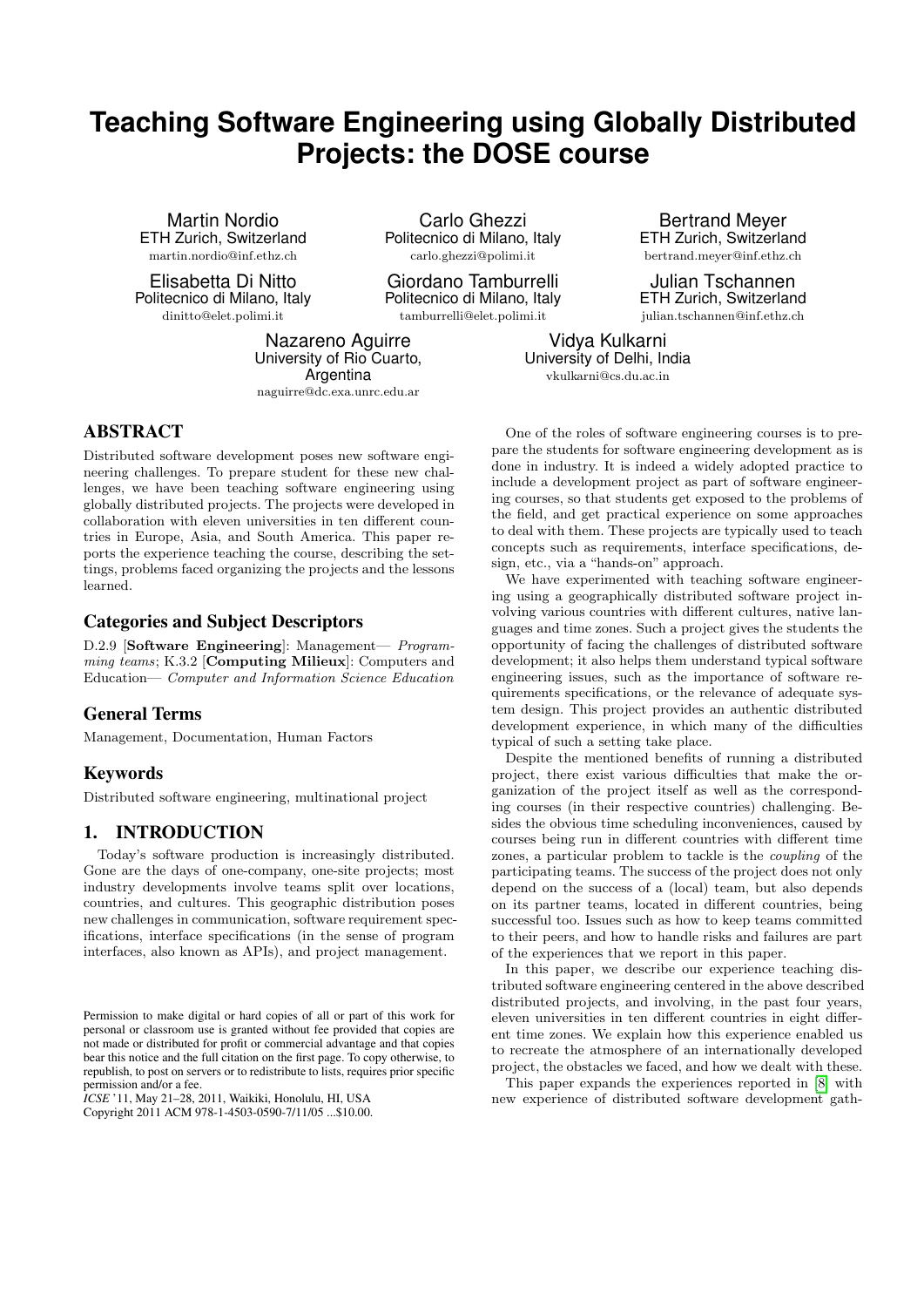ered in the courses taught in 2009 and 2010, which involved more universities and a more ambitious project.

# 2. THE DOSE COURSE

The Chair of Software Engineering at ETH Zurich has been teaching a "Distributed and Outsourced Software Engineering" (DOSE) course for several years. The course targets master students with good experience in programming and some prior knowledge in software engineering. The topics covered in the course are requirements elicitation and writing software requirements specifications, the CMMI model, quality assurance, cost models for outsourcing, supplier agreements, and risk management in distributed projects.

To face the challenges of distributed software development, the course has incorporated, in the last four years, a distributed project. To make the course manageable, baring in mind that these distributed projects pose new challenges both for the students and for teachers, the topics of the projects are carefully selected to be simple, yet challenging enough to keep students motivated. In 2010, the project was developed in collaboration with eleven universities: (1) ETH Zurich, Switzerland; (2) Hanoi University of Science and Technology, Vietnam; (3) Korea Advanced Institute of Science and Technology, Republic of Korea; (4) Odessa Polytechnic National University, Ukraine; (5) Politecnico di Milano, Italy; (6) State University of Nizhny Novgorod, Russia; (7) University of Debrecen, Hungary; (8) University of Delhi, India; (9) University of Rio Cuarto, Argentina; (10) University of Zurich; and (11) Wuhan University, China.

Each participating university has its own course with its own course material, however, the covered topics are similar. The course material used at ETH Zurich is shared, and the lectures at ETH Zurich were recorded and were available for all students [\[1\]](#page-4-1). Eiffel and Design by Contract are used as a general framework for the analysis, design and implementation of the projects.

# 2.1 Setting up a Distributed Project

Setting up a distributed project for the first time is not an easy job. Many unpredicted problems could rise in the last minute: misunderstandings in communication, delays in finishing the assignments, integration problems, etc. An important issue to consider is how to keep the students' motivation high, and how to avoid students leaving the course.

The first time the DOSE course integrated a distributed project was in Fall 2007, in collaboration with University of Zurich, ETH Zurich, Odessa National Polytechnic University, and the State University of Nizhny Novgorod.

The project topic was the development of a system to analyze e-mail postings of computer science events, from mailing lists such as the ECOOP list and SE World, to feed the Computer Science Event List (CSEL). The automatic part of the system identified key elements of a conference announcement, such as event name, event date and call for papers deadline, to prepare a CSEL entry. Since the identification cannot be perfect, the system includes a human editing step to correct mistakes in the automated identification process. The system was divided into three subsystems: (A) ANALYZE: automatically extract the essential information; (B) BEFIT: user interface for interactive correction; (C) COMBINE: integration of components A, B and the CSEL website.

To reduce the communication overhead, which we assumed

would be a major source of potential obstacles, in this first experience an instance of the system was implemented by three teams located in two countries. Typical group configurations were  $(A)$  Zurich –  $(B)$  Nizhny Novgorod –  $(C)$ Zurich; and  $(A)$  Zurich –  $(B)$  Zurich –  $(C)$  Odessa.

This approach has a pedagogical benefit: it forces the teams, in their work and especially their interactions with other teams, to focus on APIs. This is a key software engineering concept; the best way to teach it is by experience, as students discover the essential role of high-quality interface descriptions, in particular contracts, and realize the extreme degree of precision required to avoid mishaps. The pedagogical value is higher and the lessons deeper than what can be learned from the experience of implementing someone else's blueprint in the process-based approach (although that experience is also useful).

The project, developed over 11 weeks out of the semester's 13, was divided into four phases:

- Phase 1: Requirements (4 weeks).
- Phase 2: Interface specification (3 weeks).
- Phase 3: Implementation (2 weeks).
- Phase 4: Testing (2 weeks).

While the project was relatively simple and small, the resulting system implementation was weak. The main problem in the project was the delay in finishing each phase. These delays were produced by various issues, such as misunderstandings in the APIs. These resulted in the impossibility of integrating the final system in some of the projects. According to the students' feedback, one of the main lessons they learned from DOSE 2007 was the importance of APIs.

In Fall 2008, Politecnico di Milano and University of Debrecen joined the course. The main difference with respect to 2007 was that each project was globally distributed in three locations; typical group configurations were: Zurich – Nizhny Novgorod – Milano; and Debrecen – Milano – Zurich; and Milano – Zurich – Odessa

The project was organized in phases similar to those of 2007, but 13 weeks of the semester were dedicated to the project. To avoid misunderstandings and ambiguities of the requirements document, the interface specifications were written in Eiffel using contracts (our previous work [\[9\]](#page-4-2) shows a study of the use of contracts in distributed projects). The last phase was the implementation and testing of the system.

In dose 2007, we observed that students typically started working on the assignments at least a week after these were handed out. This showed that students were not fully aware of the criticality of deadlines in distributed software projects, and produced integration problems (the assignments were finished too close to the deadline, leaving no time to sort out integration issues). To solve this problem, in 2008 each phase was implemented in two cycles; the students had to submit a draft version halfway through an assignment. The introduction of two deadlines per assignment resulted to be a key element that contributed to the success of the DOSE projects.

# 2.2 A Challenging Project

The next two editions of DOSE included universities in Asia and South America, increasing the challenge of people of different cultures and time zones working together.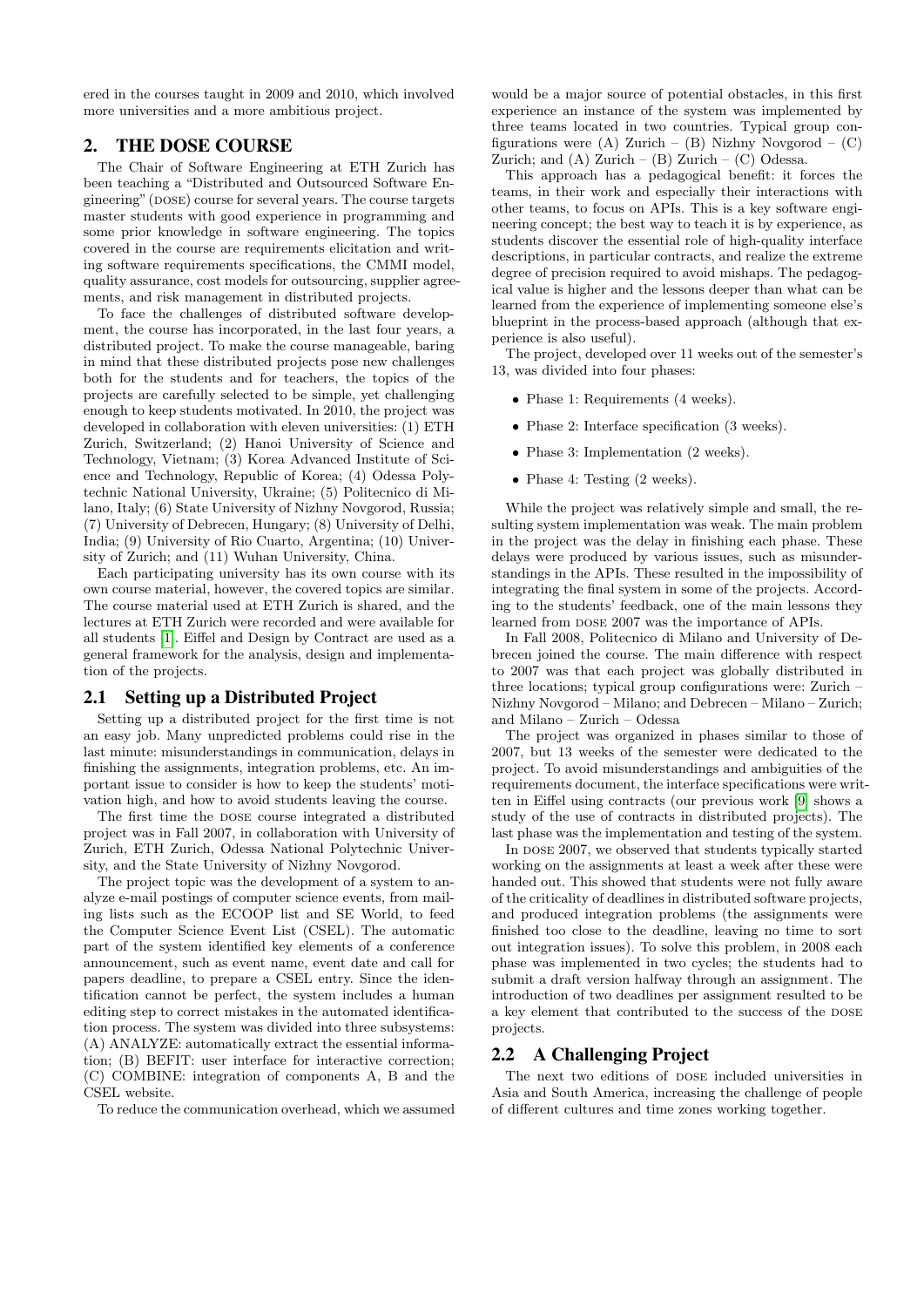

Figure 1: Architecture of the DOSE 2009 project.

A main difference with projects from previous years was that, in order to make the setting more realistic and challenging, as well as more motivating for the students, we chose a larger project, to which all students contributed, as opposed to developing various independent instances of a smaller project, and in previous editions of the course. Still, in order to make the system realizable and keep the risks of the whole development to a minimum, the design of the project to be developed needed to be easy to partition, into relatively independent subsystems.

For example, in 2009, the overall project consisted of a game platform where players could log in, and choose a game to play. Figure 1 shows the architecture of the project.

The students developed eight networked multi-player card games, with each game being implemented by two teams located in two different countries. For each game, one team implemented the logic of the game and the other team implemented the graphical user interface (GUI) and the network communication. The implemented games were Tien Len (Vietnamese game), Belot (Bulgarian game), Tschau Sepp (Swiss game), Rikiki (Hungarian game), Bura (Russian game), Briscola Chiamata (Italian game), Makao (Polish game), and Scala  $40$  (Italian game). The games Belot and Makao were proposed by students originally from Bulgaria and Poland.

The main changes in the structure of the project, compared to 2007 and 2008, were the introduction of a scope document and a communication plan. In the first week of the course, we provided a scope document describing the general architecture of the game platform. In phase 1, the students developed one scope document per game describing the scope of each project, and the role of each student in the team. The scope document helped the students to avoid misunderstandings regarding the scope of each component. The project was organized as follows:

- Phase 1: Scope document and communication plan (2 weeks)
- Phase 2: Requirements document (3 weeks)
- Phase 3: Interface specification (2 weeks)
- Phase 4: Implementation and Testing (6 weeks)

The project for the 2010 edition of DOSE consisted in the development of a learning platform to help users to learn languages such us English, Spanish, German, etc. The project

was again organized in a single system, developed by 110 students. The system was composed of eleven subcomponents (each subcomponent developed by one group). A group consisted of three teams located in three different countries. The main reason to split the project in three different locations was to experience more about the barriers of developing software using different time zones.

## 3. ASSESSMENT

The project outcome in 2007 was not good: several groups had problems to integrate their system and in the end only one team partially integrated the system. In pose 2008, 2009, and 2010 the situation improved.

In 2008, the results of the project were satisfactory: most teams integrated the respective subsystems and managed to have their projects working by the end of the semester. Although some functionalities of the project were missing, the requirements with the highest priority were implemented. At the beginning of the semester, there were six projects (42 students distributed in the five universities): five projects were implemented and successfully integrated; and one project failed. On average, each of the implemented instances of the project had 44 classes, and 4800 lines of code (the projects were developed by 6-7 students).

In 2009, the results were even better. All the projects were successfully implemented and integrated in the game platform. The whole project has 300 classes and 55'000 lines of code; each group implementation has an average of about 37 classes and 6800 lines of code. Each group had 7-8 students.

We achieved a similar level of success in the 2010 edition of dose, despite the increase in the people involved in the development. The eleven groups successfully implemented the project. The whole project consisted of over 600 classes, and more than 130'000 lines of code (on average, each group implementation has 55 classes, and 12'000 lines of code). Each group had 7-9 students.

# 4. ORGANIZING DISTRIBUTED PROJECTS

# 4.1 The Challenges of Distributed Projects

#### *4.1.1 Interface Specification*

Interface specifications are an important concept in software engineering. This concept is taught in any software engineering course. Distributed projects make this concept even more relevant: a bad design in the API might result in the failure of a project.

In DOSE 2007, many issues arose due to the lack of an appropriate design of the API. For example, one group implemented a class EVENT to represent conferences, workshops, symposiums, and summer schools. This class stored the name of the conference, url, abstract and submission deadlines, and the date and place of the event. This class had two different semantics for the teams, which were located in different countries. For team A, this class modeled an event where all the data is valid. For example, a restriction is that the date of the abstract deadline should be earlier than the date of the submission deadline. Team B assumed that the class EVENT represents any event even if the data is not valid. According to the latter interpretation, one would be able to create a conference where the dates are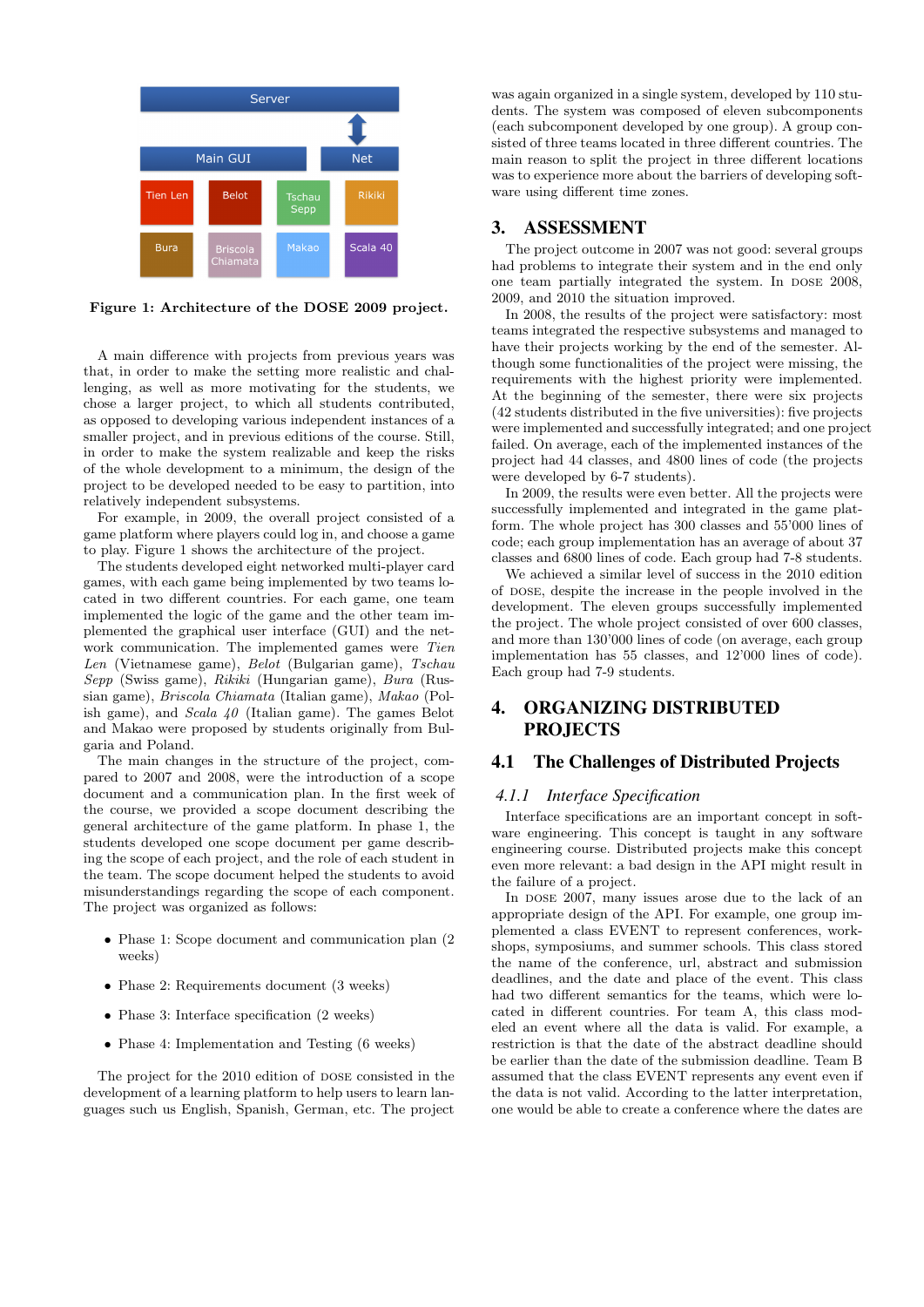not valid. This assumption and misunderstanding between the teams introduced problems during the implementation phase. These problems introduced delays in the development of the projects, which in some cases led to not finishing the project.

A way of dealing with API specification problems would be to take the idea of providing a partitioning of each subsystem into modules (e.g., the above mentioned partition of each game subsystem into logic and GUI) further, and also force students to attain to a given API for each subsystem module. But as we mentioned, interface design is a crucial software engineering concept, that we want students to get training in. So, we want teams to design their own APIs, but help in avoiding API misinterpretation. We provide then a relatively simple API design process, based on code reviews, and more importantly, design by contract. The students first write the API for the core parts of their systems. This API has to be fully equipped with preconditions and postconditions. This forces the students to clearly state the assumptions of each class and method, which is an important part of the API design. Then, the students do a mandatory code review for the API design. The members of the team have to review the API and integrate the feedback before starting the implementation. Furthermore, the teams have to define a procedure for changes in the API. Thus, changes will be communicated to the whole team describing how to adapt the code to the new API.

The focus on a better API design are one aspect that helped produce better results in the projects from 2008-2010. Also, our case study in distributed projects [\[9\]](#page-4-2) has shown that contracts helped to develop interface specification and to clarify misunderstandings in many ways. For instance, the usual misunderstandings of textual specifications due to natural language ambiguity are increased in the context of our distributed projects, since students come from different cultural backgrounds, and many are not fluent in English (the language used for interaction). Contracts helped in alleviating this issue.

#### *4.1.2 Project Management*

In the DOSE course, students are exposed to the problem of project management. Each group has to manage and organize its project monitoring the progress and communication between the teams. In the first edition of the course, we did not impose any scheme for the organization of the project: each group had the freedom to organize the project as they preferred. The lack of a person playing the role of project manager in the group made the organization of the project more difficult.

Since 2008, we impose the project organization for all the groups introducing a group leader (project manager) per group and a project leader per university. The role of the project leader is to discuss the project with the students and to help with the management of the project. Each project leader gives a weekly report of the progress of each team to the project management. This report helped to monitor the progress of the project, and also to detect problems. The role of the group leader is to organize his own group and report progress to the project leader in the corresponding university.

To further improve the organization of the projects, we provide templates and examples from previous years for the documents that are produced.

#### *4.1.3 Communication*

Communication is key for the success of geographically distributed projects. Our experience in developing distributed projects has shown that a communication plan for each project is a necessary condition for a successful project. At the beginning of the project, the students are requested to write a communication plan defining the contact persons in each team, a weekly time slot of one hour for meetings, and tools to use. This plan also describes a communication protocol indicating the expected time to reply e-mails, and how to proceed if there is no reply. Generally, the communication plans led to almost no communication issues being reported to the project leaders in 2009-2010, as these were solved within groups.

### 4.2 Student Fluctuations

Students might leave a course during the semester. When they are part of a distributed project, this not only affects their local team, but might have an impact on the teams of other universities. In 2007 and 2008, we experienced difficulties with whole teams leaving the project. The main reasons were lack of motivation or inability to cope with the language barrier.

To ease this problem, we require an initial team size of three or more students per team. In the case that during the course a student quits, the remaining team members can continue, possibly reducing the scope of their part of the project. In the case that a whole team leaves the course, the groups have to be reorganized or a subsystem of the project has to be dropped.

At Politecnico di Milano, the DOSE project is a selective part of a large software engineering course (with more than 100 students). Students have the option to implement a distributed project or a local project. Many students in Milano were interested in the distributed project, and the best applications were selected to participate. This selection produced an excellent result from the students at Politecnico di Milano: no student left the project, and the quality of requirements documents and the implementation was very good. Last year, we have applied a similar selection in Russia, Hungary, and Vietnam. This selection has resulted in an improvement in the quality of the result.

#### 4.3 Trainings and Exercises

The DOSE project involves different universities with different curricula. To normalize the level of the students, we run trainings before the course starts. For example, in Russia and Argentina, we teach a short course on Eiffel.

During the course, we organize exercise sessions where the students face communication as well as project management problems. The goal of these exercise sessions is to emphasize the importance of good communication and project management. These sessions help the students identify potential problems in the group. Although these sessions are not mandatory for the students, they are encouraged to participate by the corresponding local teaching staff.

An example of these exercises is the on-line group competition that we organized in 2010. Each group consisted of eight students located in three different countries. Each member in the team had a role: A, B, C1, C2, C3, D1, D2, or D3; before the competition started, students had to select their roles in the group. During the competition, they were allowed to use any tool (Skype, e-mail, etc.).